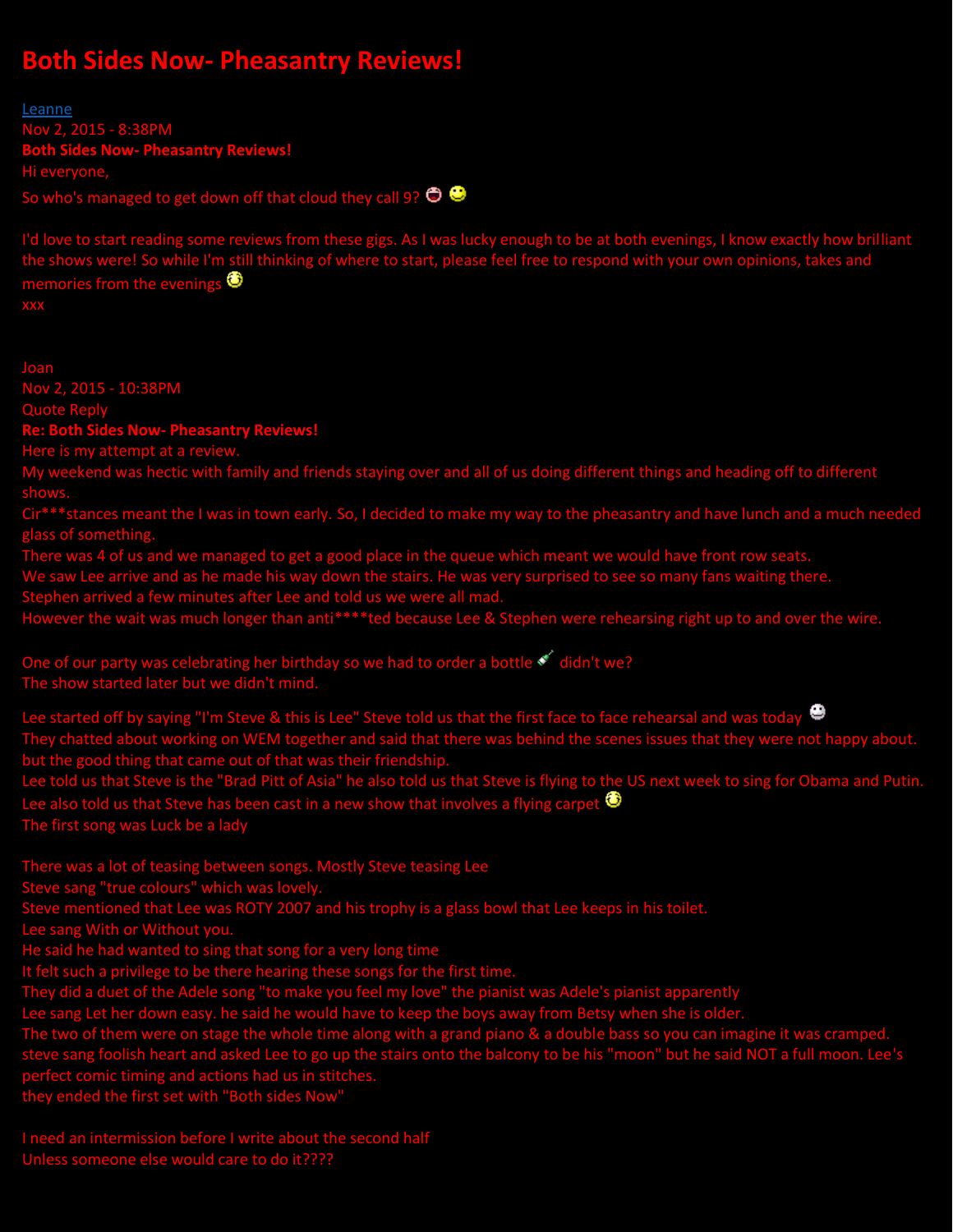hartuk , 2015 - 11:19PM<br>Ith Sides Now-T **Reviews!** Nice review - thanks Joan! $\bigcircledast$ Nov 3, 2015 - 2:37PM

#### **Re: Both Sides Now- Pheasantry Reviews!**

Thanks Joan. I was lucky enough to go to both Both Sides Now, so some of my memories may not be in the right order. So in no particular order, here are a few of my memories highlights.

The queueing for front seats starts earlier every time, and the system, or rather lack of system, leaves a lot to be desired, and I do feel that it is very unfair, but I will say no more on that.

As Joan said, Saturday night was late starting as Steve and Lee were rehearsing right up to the last minute, it was their first chance to rehe\*\*\*\* live. Steve joked about how Lee took ages to reply to his messages regarding rehearsals, and they had skyped some.

They both wore normal trousers and patterned shirts. Saturday, Lee's shirt was dark navy with a pattern that I can't describe but it can be seen on Phil's photos, and Steve wore a small flowered one. Sunday, Lee wore a pale grey shirt with tiny pink spots and Steve's was navy with white spots. Lee showed us his navy socks with red spots, he was obviously chuffed with them for some

When Steve sang one song (I can't remember which one), he announced Lee as his 'prop', after reminding us that he (Lee) had won the ROTY award in 2008. So Lee was sent up onto the balcony at the back of the stage to be "The Moon". He pla\*\*\* up to this with great comic timing, leaning over the balcony, and tapping the ROTY - so funny, it was impossible to take our eyes off him and concentrate on Steve's singing. He kind of sasha\*\*\* back down the stairs most of the way, and then effortlessly slid down the bannister!!

Lee sang Feeling Good, and a few new ones, With or Without You, Back for Good, all of which were amazing. Steve sang a song from Rock of Ages, "I Can't Hide This Feeling" (I think it was called that) and was aiming it at Lee which was hilarious, and Lee was pulling some funny faces.

It was a great show, they are fantastic together, their voices contrasting yet complementing each other. Let's hope they tour with

# Another Liz<br>Nov 3, 2015 - 4:42PM Nov 3, 2015 - 4:42PM **Re: Both Sides Now- Pheasantry Reviews!**

I was there for both shows, too. I'm afraid I can't remember anything in the right order, so will try to jot down a few random memories.

We had a few problems getting there on Saturday (of course .... it's us!). There were massive bus diversions, as they were celebrating the Rugby World Cup Final with a big do in Trafalgar Square. We were staying in the Strand, and we thought we knew where to catch the diverted bus - but no, we got it wrong, and had to make our way back to the Royal Courts of Justice. Once the No.11 tuned up, we were then stuck in a massive traffic jam along the Embankment for about 20 minutes. Then the bus only went to Sloane Square, so we had to walk the length of the Kings Road to the Pheasantry - not too bad, though, as we were easily diverted by the lovely shops!

I agree, Ruthie, the entry system is now a total joke. When is a queue not a queue? Anyway, enough of that.

On the first night we didn't have particularly good seats, and we couldn't see all that well - Stephen is a lovely guy, but when it comes to blocking our vision of Lee ........ However, the next night's view was unimpeded.

First of all, I loved the song choices (apart from one, which I hated, but then I hate the song anyway, so that was that!). Won't say which one, in case it was someone else's favourite. They did songs by Adele, U2, Take That, Bill Withers, Marvin Gaye - to name but a few. Incidentally, their pianist (also called Steve) actually accompanied Adele on her recording.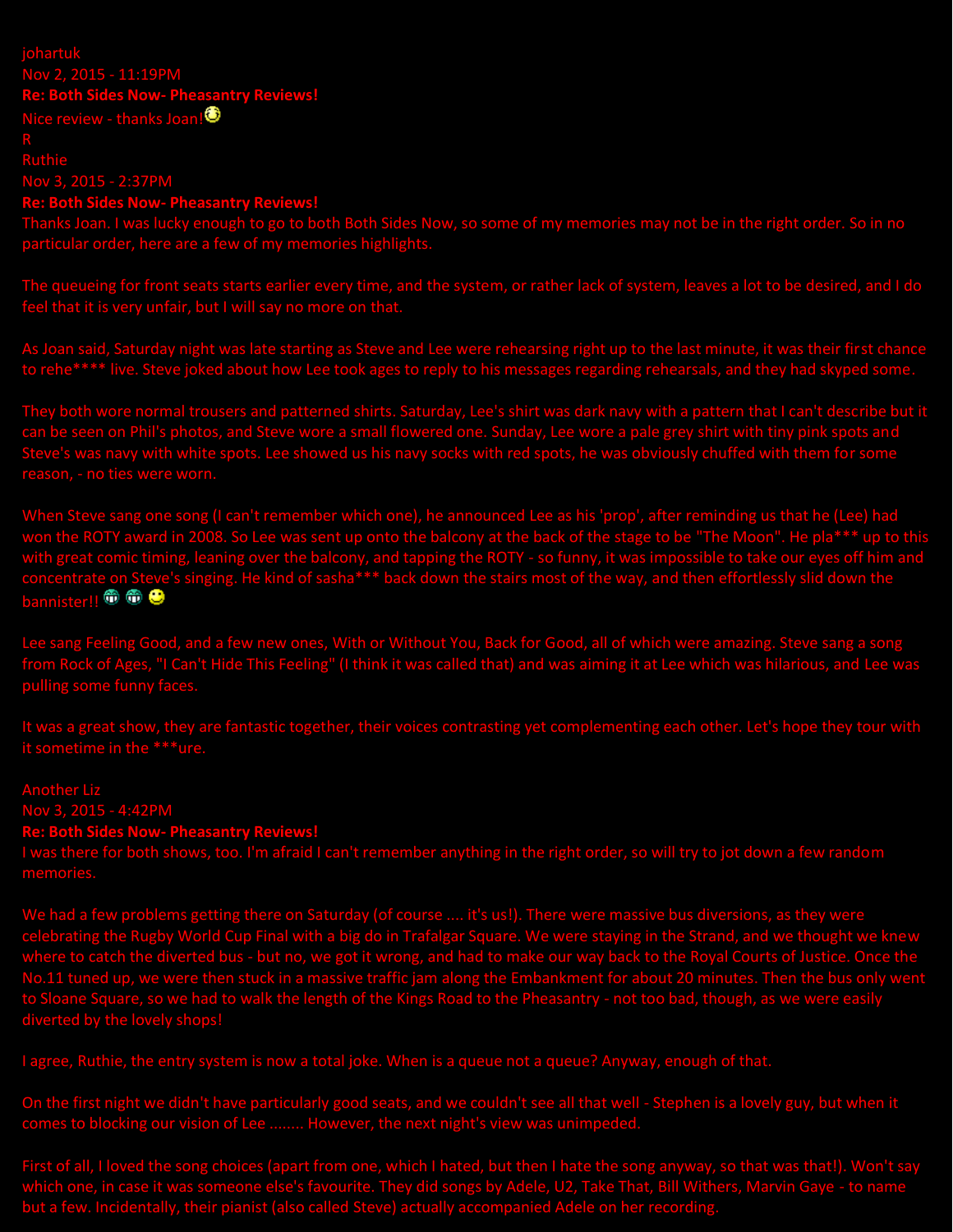My personal highlight by a mile, though, was the stunning duet of 'Bring Him Home' on Sunday - I had shivers up and down my spine, and yes, a few tears were shed!

They had us in absolute hysterics with their comedy show! Stephen had appeared in Rock of Ages, where one of the songs was "I just can't fight this feeling", and he turned this into a love song to Lee, going down on one knee at one point as he poured out all his emotions! Lee didn't know where to look half the time, it was so funny. There was ongoing banter throughout the entire ning(s), so we were laughing a lot!

I thought Sunday's show was way better than Saturday's - the difference a day can make - but then, it would have been interesting to have seen both shows from the same seat to make a fair comparison. In any case, I am in awe of them both, that they could put on a show like this after just one proper rehearsal other than Skype!

If anyone missed the Pheasantry and is wavering about going to Horsham, I'll say one thing - DO IT!!! Apparently, they will have a band there, as opposed to just piano and bass, and they said the show is still evolving, so there could be even more surprises! A fabulous show from a fabulous pair!

#### LCBoniti

Nov 3, 2015 - 5:44PM

#### **Re: Both Sides Now- Pheasantry Reviews!**

so much for sharing. It means a tremendous amount to those of us unable to be



to from Phill Cowndley via the Both Sides Now Fa .<br>nd a great review with photos (non-flash) from JaneW. Lots of fun!

### <u>leen</u>

#### Nov 3, 2015 - 7:01PM

# **Roth Sides Now- Pheasantry Reviews!**

First of all let me apologise if there are some mistakes in my report, being a Belgian fan, my vocabulary to express my feelings and thoughts is maybe not THAT good…But hey, I do my best!

I managed to persuade my best friend of mine (Katrien) to come to the show of Lee and Stephen at the Pheasantry on the 2nd of In to persudde my best mend of mine (Ruther) to come to the short of Ecc and beephen at the masseum, and thanks to Joan that we could be there that night. I cannot thank her enough for that! We had a disappointment in the afternoon, seeing our tickets for a show at the RAH seemed to be false. We purchased them online (paid 147 pounds for them). The people of the RAH were not helpful at all and just gave us a paper which said that our tickets were not valide. So, we were a bit how shall I say it, shaken by this. (at midnight (!!!) after the gig, we searched and searched the police station to report it. Thank God someone who worked at a pub, walked us there! They gave us a leaflet and said we could report our complaint online!!! A Again, we were not being helped a lot)

But hey, let's talk about the gig!

ad enough time now to get to the Pheasantry. We walked the whole way from RAH to the Pheasantry, sometimes using the map of course. It took us about 35 minutes.

We were very glad to see Joan who was already waiting there, with some other nice ladies we met. Sorry for the ladies behind us, as we walked passed them to get to Joan. We certainly could use a drink first so we got upstairs, and had a glass of prosecco (or two?? .. ) The waiter was a very nice guy, he said we should sit down a bit in the corner over there… so we did. Suddenly Stephen entered and said hello as he walked towards the door to the stairs. Alright, this night seemed to be getting better and better!!! The waiting in fact, with the other ladies, was quite amusing. When the door opened, we followed Joan and were sat at a table right in front of the boys! Woooooooow, we were getting really excited now. We had a lovely meal, talked a lot with Joan and Leanne, and then it was about time.

I went to the toilets, and when I entered the hall, there stood Lee and Stephen, right in front of me…humming and making their voices ready. Wooooooooooooooow again!! I wanted to say, "break a leg guys", but I was so gobsmacked of seeing them only an armlength in front of me, that I really could not pronounce one single word, let alone sound!! I hope my mouth was closed! hahahahah

When I came back they were on stage. Gosh, they were sooooooooooooooooooooooooooooooooo close!!! F A N T A S T I C! The report of Joan really sums up nicely everything. I cannot remember everything by order.

\* To make you feel my love, was a really stunning duet!

\*Bring him home gave me goosebumps…my my my!!!!

\*True colours sung by Steve was very well sung. What a voice!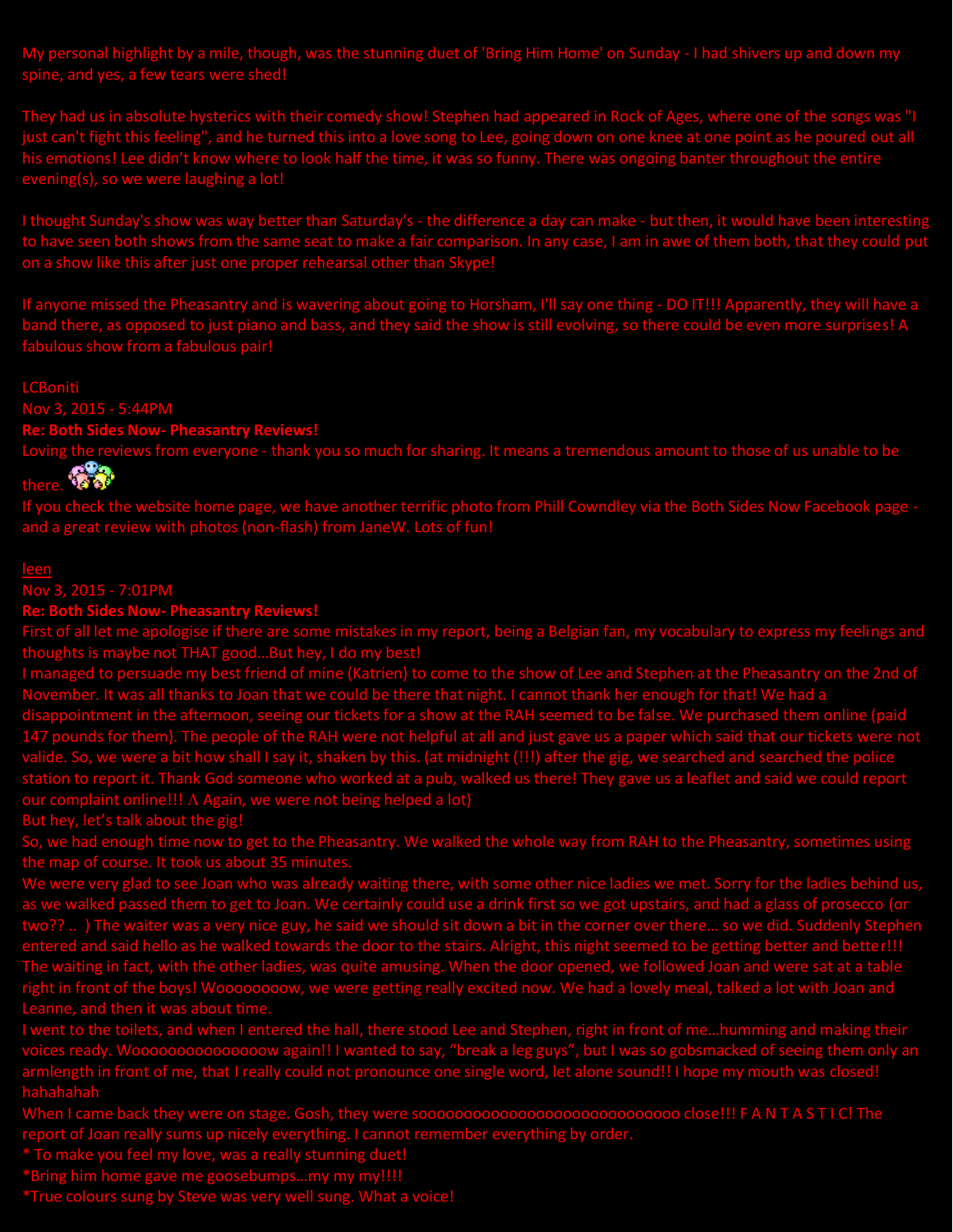I loved the interaction between the both of them, the teasing, the laughing.. There was this thing about a sheep, which made us all laugh very hard (cannot quite recall the whole piece). Lee was holding his hand in front of his face while he was laughing and y hard (cannot quite recall the whole<br>ot believe you just said that! Hilariou

We got to sing along with a song that Lee sung, …maybe someone remembers the song! It was quite funny but lovely! Personally I like it a lot when Lee sings very outloud and strong! His voice then has so much character, pfieeeeeeuw!!

After the gig, Joan said something to Stephen about us being from Belgium and he shook my hand.

We also were able to get a lovely picture with the four of us. Lee said wow from Belgium? I said I saw him at Horsham last year! He asked if I would come again. OF COURSE! Loved it to be able to say something to him.

The day after he posted a tweet "Early train to Cardiff. Buh.". I replied with:" thanks for the gig last night.and for photo time. Back to belgium today!"

And then HE replied: "\*Thank you for your support and flying over again Leen x\*" Now THAT really made my visit all worthwhile!!

#### LCBoniti

Nov 3, 2015 - 7:28PM

#### **Re: Both Sides Now- Pheasantry Reviews!**

What a wonderful time you had, Leen - well at least after the RAH fiasco! <sup>49</sup> But Lee and Stephen (mostly Lee) made up for it, I hope.

# Leen has asked me to post her photos so here they are:

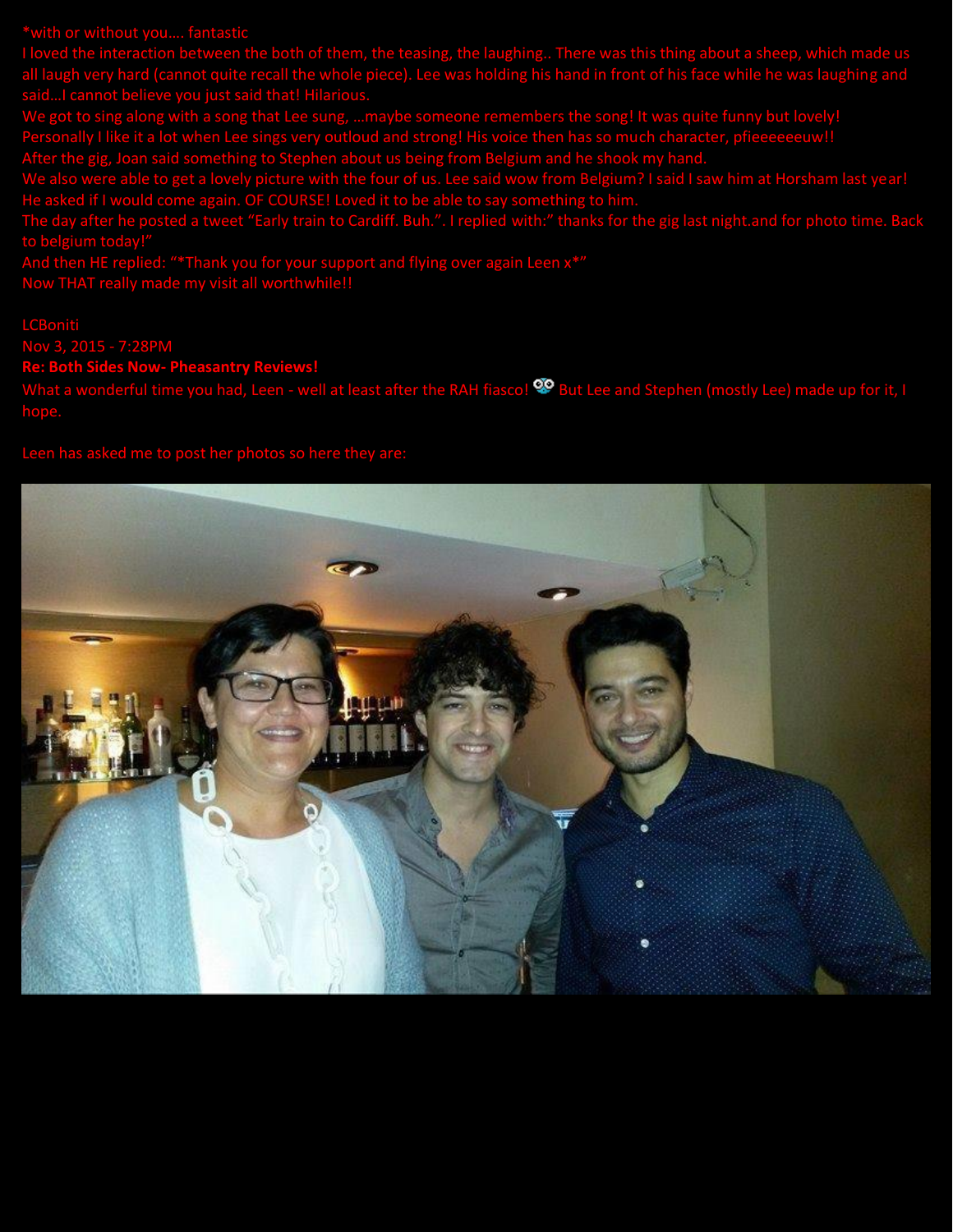

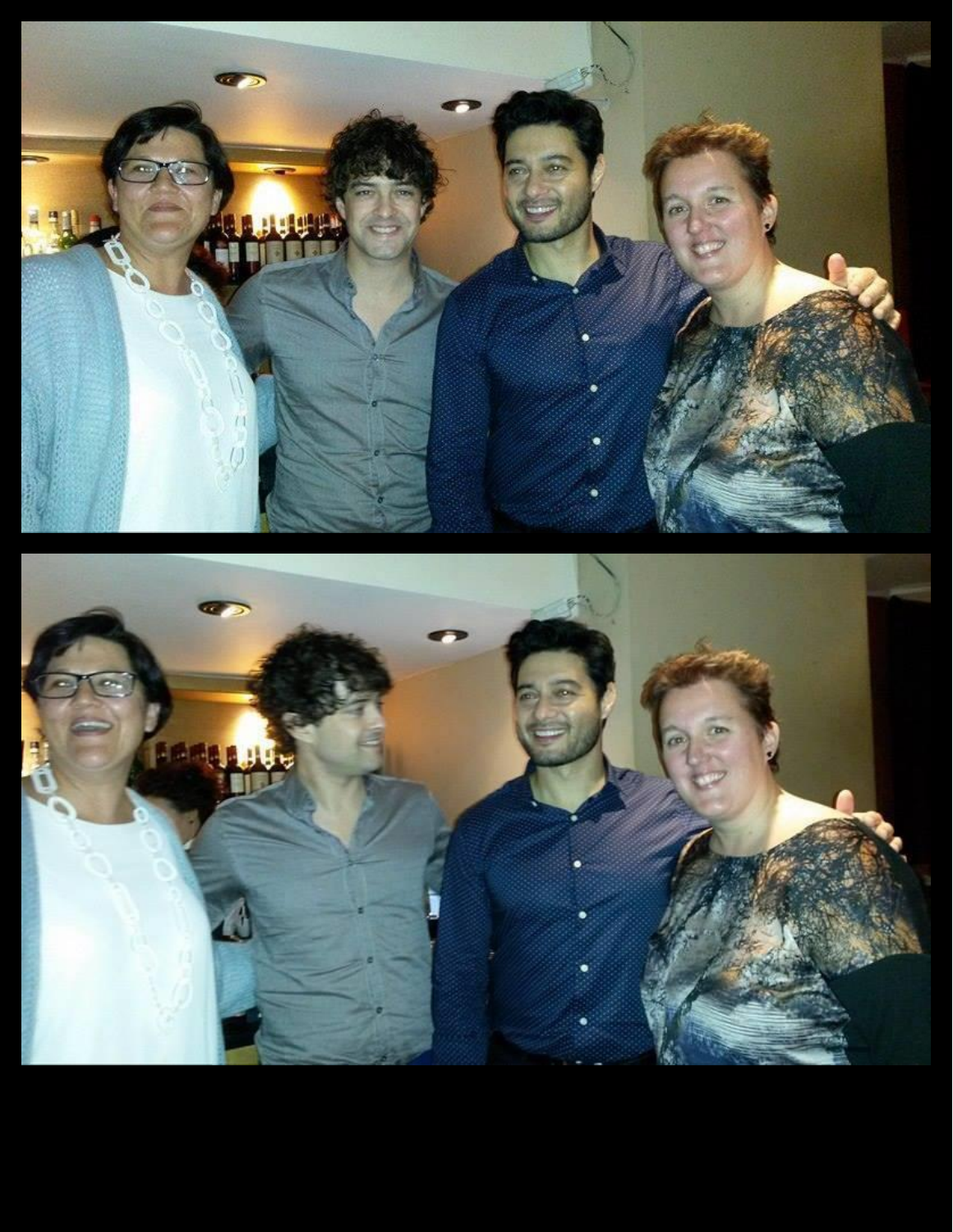

Joan Nov 3, 2015 - 7:37PM Quote Reply **Re: Both Sides Now- Pheasantry Reviews!** Oh lovely to read other people take on the two shows.

I agree about the two nights merging into one. Did anyone else notice that Lee drank bottles of water?? 2nd half started with a duet Marvyn Gaye song Mercy me?? I never tire of Lee singing Feeling good. Phew

johartuk Nov 3, 2015 - 8:08PM **Re: Both Sides Now- Pheasantry Reviews!** Thanks for the reviews, ladies!

Gail Nov 4, 2015 - 8:11AM **Re: Both Sides Now- Pheasantry Reviews!** Thank you for a great review Jane - I'm glad you had a good time. It was lovely to meet you too. Hope you had a good journey back to Bradford. Here's to the next time!